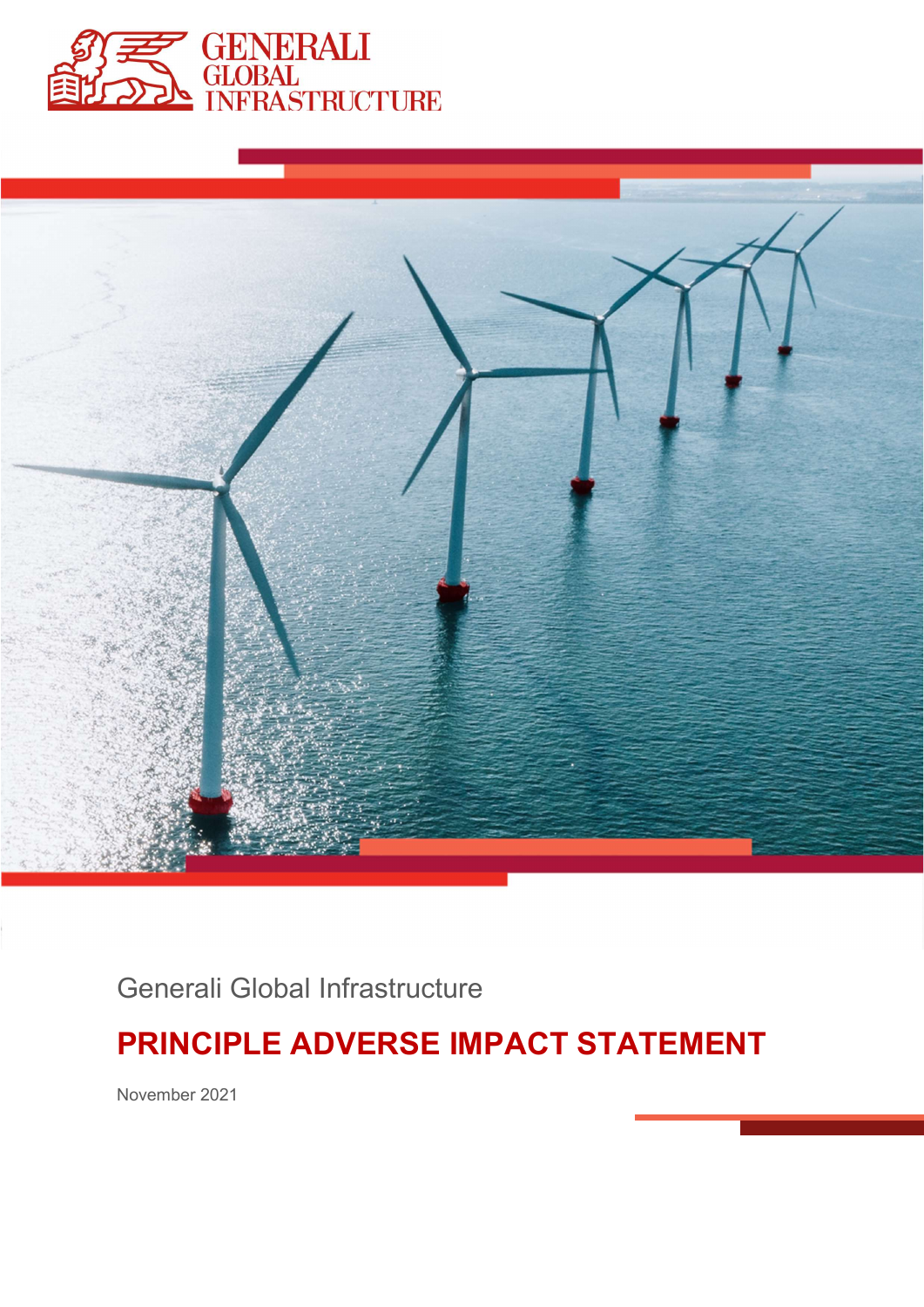

#### Introduction

Infrastructure is widely recognised as an asset class with major potential to contribute to sustainable development, providing (reliable) access to basic services such as power, energy, heat, public and individual transport, (clean) water, waste collection/treatment, telecommunications, health, education and other social services.

However, infrastructure assets may also carry relatively high social and environmental risks, including **adverse impacts**  $\frac{1}{2}$  on major global challenges such as climate change or loss of biodiversity.

GGI recognises the principle of double materiality, considering both the risks and impacts of infrastructure assets on sustainability, as well as the sustainability risks impacting our investments such as the consequences of climate change on infrastructures. In applying our sustainable investing philosophy, described in GGI's Sustainable Investment Policy, we reconcile financial and ESG performance, with the conviction that our approach enhances the risk/return profile of our investments.

This Principle Adverse Impact Statement is published in line with article 4 of the SFDR.

## ESG integration & Due diligence process

In order to carry out ESG due diligence, GGI uses a proprietary ESG scoring framework and a climate trajectory methodology, which are applied at different stages of the investment process, from origination / screening of assets to monitoring and reporting.

For each main sector of GGI's investment universe, the framework enables to identify the potential principle adverse impacts of infrastructure assets an european agreement on sustainability factors. Those key issues are then analysed with a view to either directly exclude certain

investments or, for those remaining eligible,

determining the adequateness of the mitigation measures including the policies and actions implemented by the investee. The quality of these mitigants weighs on the ESG score of the assets which in turn is a key driver of the investment decision. These issues are then monitored throughout the life of the assets.

For more detail on ESG integration within our investment process, please refer to GGI's sustainable investment policy.

#### Description of the principal adverse impacts on sustainability of GGI

Taking into account GGI's investment universe in terms of sectors (Energy transition, Environment, Transportation & Green Mobility, Telecom & Digital infrastructures) and geographies (mainly Europe and North America) we have identified the following 3 principle adverse impacts on sustainability.

- 1. Impact of GGI's investments on climate change (materialized by KPIs such as GHG emissions, carbon footprint, GHG intensity, share of non-renewable energy consumption and production or exposure
	- to fossil fuels):<br>- Energy, Environment (Waste and Water management), Transportation assets, and, to some extent, Telecommunications, present a high carbon footprint (scopes 1,
	- As measures to mitigate this impact GGI
	-
	- A strict fossil fuel exclusion policy<br>The analysis of the carbon footprint of the asset and its alignment with a climate trajectory compatible with the Paris
	- A regular monitoring of the assets' exposure to fossil fuels, carbon footprint and climate trajectory

<sup>&</sup>lt;sup>1</sup> Entity's negative impact on environmental and social issues